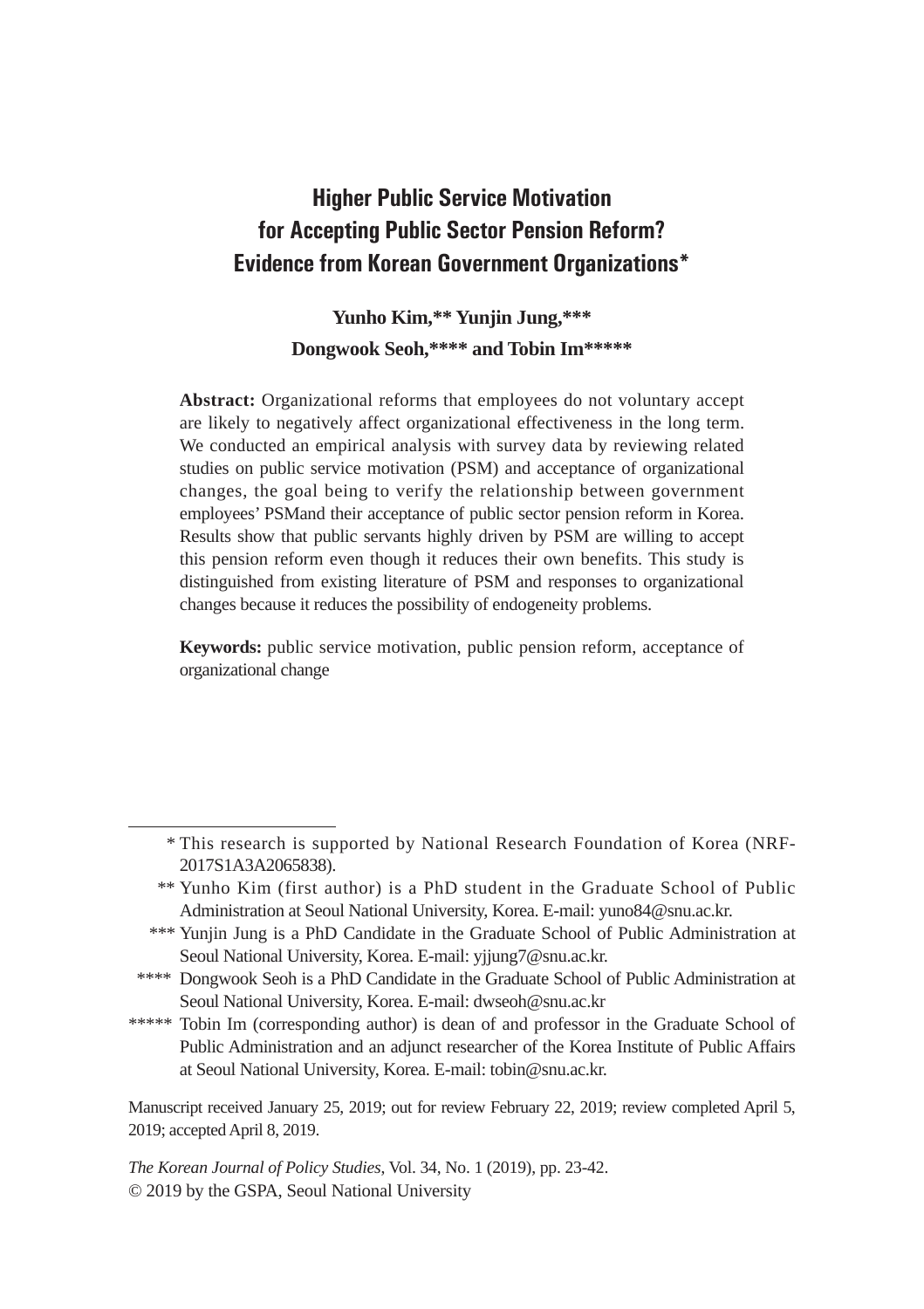## **INTRODUCTION**

Hirschman (1970) and Golden (1992) categorize responses to organizational changes as exit, voice, loyalty and neglect. In the Korean context, exit, voice, and neglect are not typically options, but loyalty in the form of acceptance to changes is an interesting topic to discuss.

There are several reasons that acceptance of changes is important for public organizations. Organizational reforms that employees do not voluntary accept may or may not be effective in the short term, but in the long term they are likely to negatively affect job satisfaction, organizational commitment, cooperative behaviors, productivity, and other aspects of organizational effectiveness (Becker, 1992; Greenhalgh & Rosenblatt, 1984; Meyer et al., 2002; Zaltman & Duncan, 1977; Wanberg & Banas, 2000; Oreg, 2006).

Coercive, utilitarian, or normative strategies may promote employees' acceptance of organizational changes (Jones, 1965; Etzioni, 1961). Compensation or penalty threats are insufficient for guaranteeing employees' voluntary cooperation (Tyler, 1998: 271), but voluntary acceptance might prove to be crucial to a successful change within organization. Chester Barnard's zone of indifference and Herbert Simon's area of acceptance both emphasize the significance of voluntary responses (1938: 168; 1957: 133).

Researchers have thus studied acceptance of organizational changes in various policy areas. Recent studies have increasingly adopted public service motivation (PSM) as an explanatory variable for public employees' predisposition. Despite their contributions, these analyses have several drawbacks regarding selection of samples or cases. Some studies exhibit selection bias by choosing samples only within groups of employees who have survived layoffs (e.g. Wright, Christensen, & Isett, 2013), and some others have focused on a bureaucrat-friendly internal deregulation cases in which PSM may have been positively affected (e.g., Naff & Crum, 1999; Moynihan & Pandey, 2007), which can lead to endogeneity biases. We expect this research to reduce the possibility of endogeneity bias, because all public employees in our study stayed with their jobs even if the pension reform has clearly negative consequences.

In this paper, we first provide an extensive discussion of policy, theories, and analyses. In our literature review, we describe the 2015 government employees pension reform in Korea and expected employee responses to it. Then we outline various theories of organizational change and acceptance of changes, generating dependent and independent variables from this outline. We use the review related studies on PSM and acceptance of organizational changes to form the main hypoth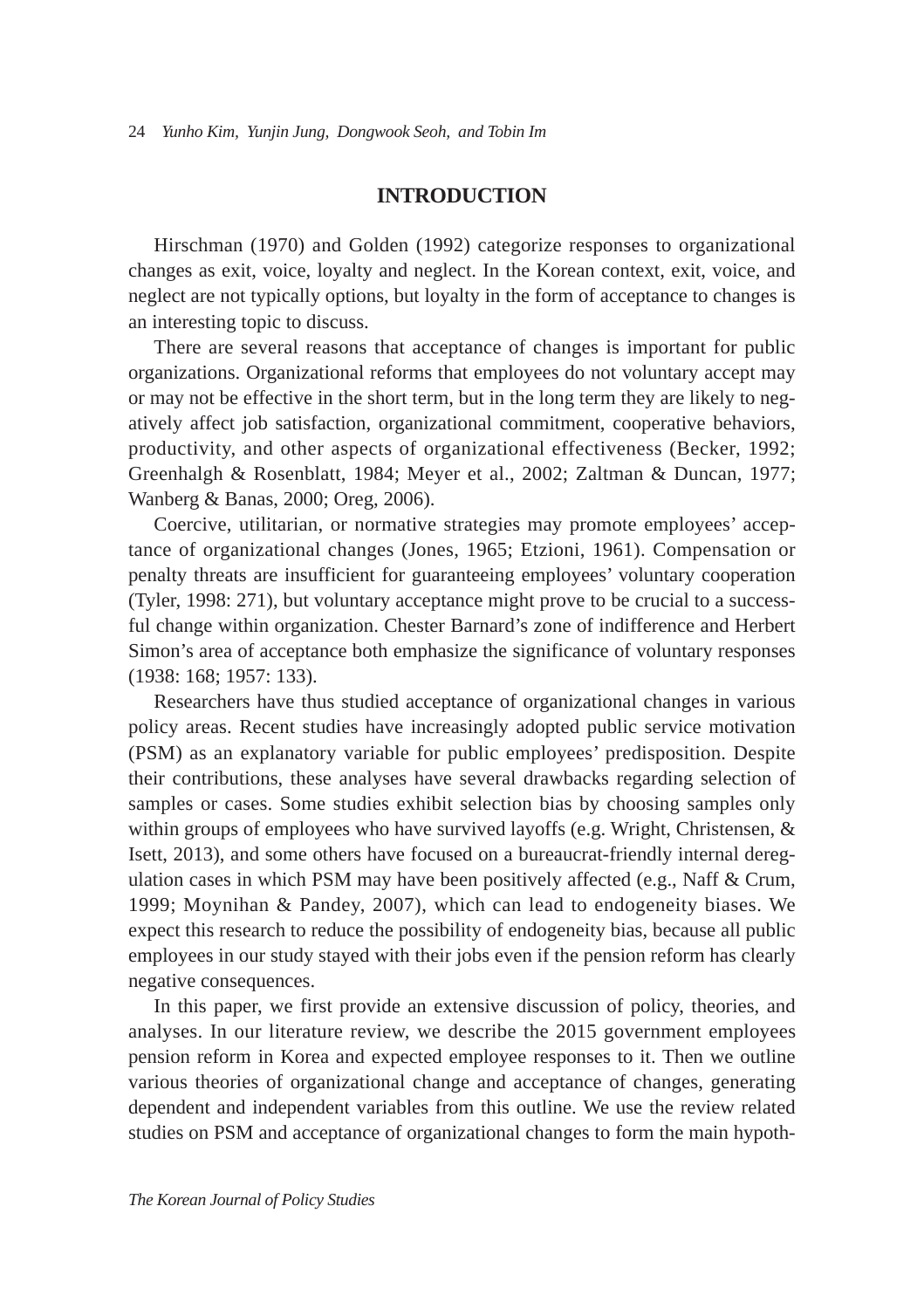esis of the paper and discuss how if true it might contribute ti organizational studies. The next part documents data and research methods and is followed by results from our empirical analysis. In the conclusion, we wrap up the study by providing a more detailed analysis of the results and offering policy implications.

## **LITERATURE REVIEW**

#### **Government Employees Pension Reform as Organizational Change**

What Is the Government Employees Pension Reform?

Organizations attempt to make changes when they no longer seem able to guarantee their survival, sustainability, or competitiveness. Organizational changes may take various forms: changes in goal, function, members' roles, resource distribution, and so forth (Huber et al., 1993). In addition, organizational changes in the public sector may have more of an impact than those in the private sector because they may affect corresponding policies throughout a given nation (Im, 1998). The 2015 government employees pension reform in Korea is one example. It not only may lead to reforms in national pensions but also to the reemergence of arguments pertaining to government debt.

The 2015 government employees pension reform essentially amounts to "pay more, get less." The initial motivation of the pension plan when it was first adopted in January 1960 was to compensate for public employees' lower annual income than compared to private sector employees. While public employees are paid less than private sector employees before they retire, they receive more after they retire. The Korean government reserves a certain proportion of each public employee's monthly salary for the pension fund. It also subsidizes the fund, just as private employers do for their pensions.

However, recent low birth rates, a low economic growth rate, and an aging society have made financing the pension fund more challenging. The government employees pension fund has experienced extensive losses since 1990s. The fund started to shrink in 1995, and the major intention behind the reform was to prevent further financial losses (Jung & Kim, 2015; Kim & Chang, 2015; Kwon & Kim, 2011). The reform in 2000 increased the percentage of monthly salary that each employee had to set aside for pension (Choi, 2010; Kim & Chang, 2015). However, this was not enough, and so the government made up remaining losses with taxes (Choi, 2010; Kim & Chang, 2015). Under the current financing structure, the gov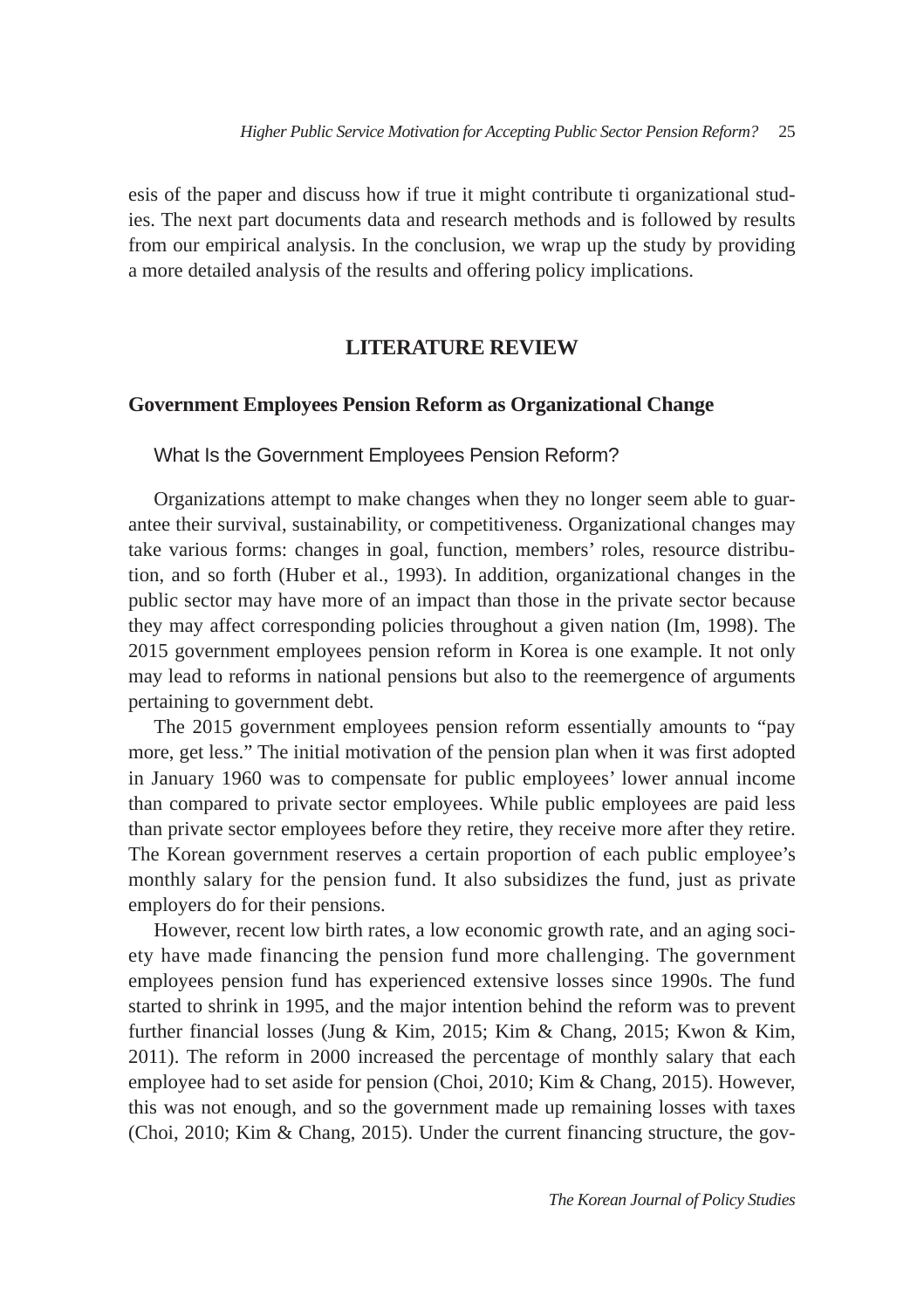ernment subsidy is projected to increase 100 billion Korean Won each year, starting in 2020. In order to prevent a financial disaster, the government is planning to increase the monthly employee payment by 25-30%, to reduce the monthly compensation by 10-15%, and to postpone the first pension payment until later in retired life. Numerous events that were likely instigated by incompetent bureaucrats, including the Sewol Ferry disaster in 2014, accelerated a sector-wide reform in the Korean bureaucracy (Lee & Kim, 2015; Kim & Chang, 2015). Numerous measures were introduced by the Park Geun-hye administration, and the government employees pension reform took effect almost immediately.

The government employees pension reform differs from most other organizational changes because its goal is not to enhance efficiency and improve organizational productivity, and it is likely to decrease how much each pensioner receives in the future. The nominal goal of reform in an organization's structure is to eliminate overlapping functions and reduce intra-department discontinuity. However, the real purpose of these measures is to accommodate political leadership. But such changes inevitably mean that the structure for resource distribution within the organization changes, and these changes in resource distribution tend to specifically affect the employee promotion process. However, public employees are often denied the opportunity to express their concerns about changes because they are typically seen as the target of the reform.

Employees' resistance to changes is a behavioral response that is readily observable and thus is less likely attract attention from researchers. The cognitive and emotional attitudes of employees, however, are harder to discern before, during, and after changes. This is the reason more research should be carried out regarding public employees' compliance with organizational changes.

#### Expected Responses from Public Employees

The 2015 public sector pension reform in Korea negatively affects public employees' financial benefits. Employees need to pay more while they are expected to get less: both incomes today and in the future diminish. Despite this, the Union of Public Employees publicly identified itself as a proponent of the pension reform (Lee & Jung, 2018), although this ostensible support may simply be rhetoric that conceals public employees' true feelings about the reform. Members of the public often vilify those who work in the bureaucracy because they falsely believe public employees have relatively stable employment and receive a pension for doing nothing, and so public employees in this case might be reluctant to voice their concerns about the reform. We can assume that individual public employees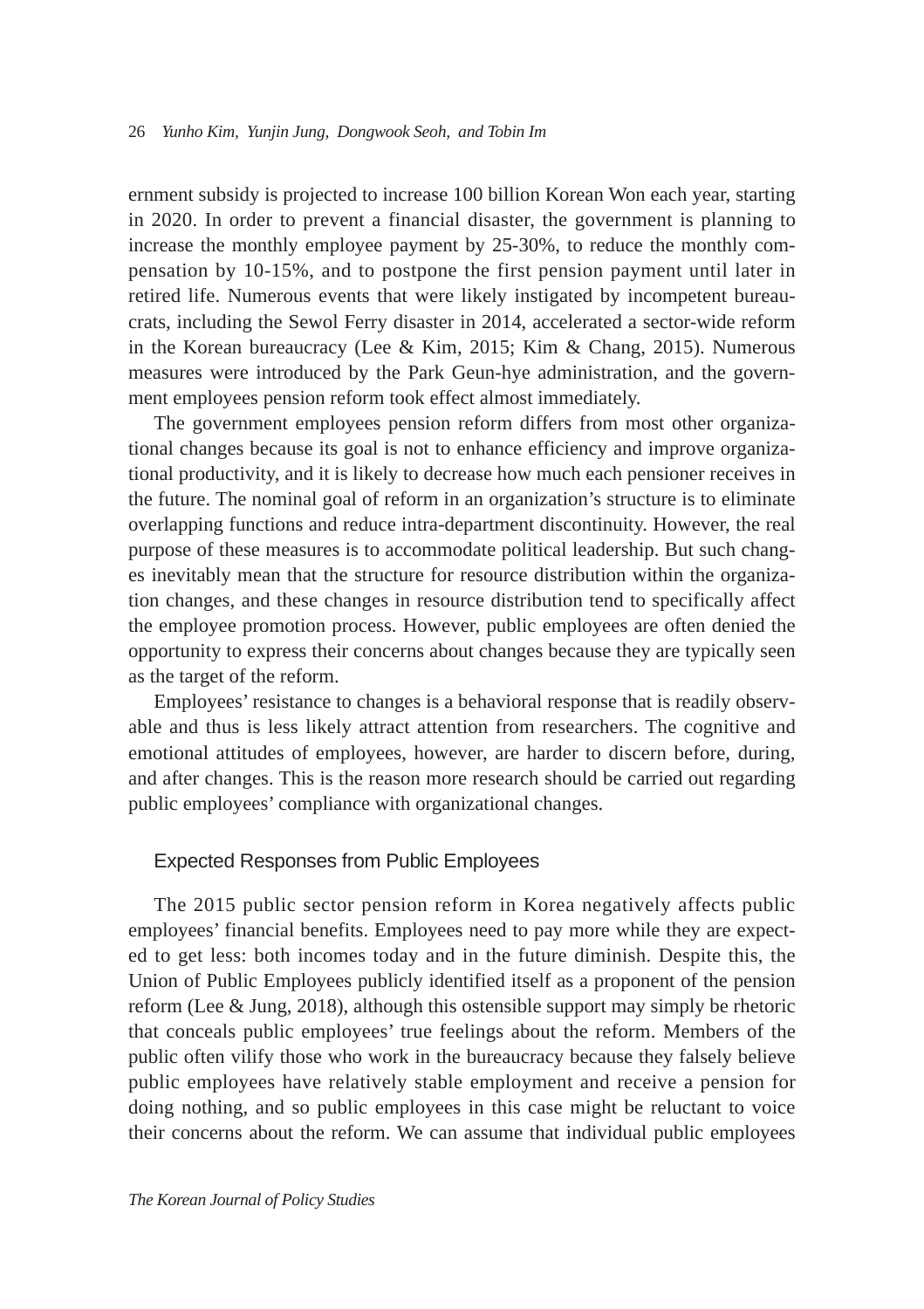will react negatively to diminishing financial benefits and subsequent uncertainties and anxieties (Bordia et al., 2004; Kiefer, 2005).

The nature of this particular pension reform is also likely to constrain psychological ownership of reform measures. by public employees. Dirks et al. (1996) categorizes psychological ownership in terms of three factors: self-esteem, persistence, and sense of control. Public employees' self-esteem may be negatively affected by their being excluded from the reform processes, and their sense of control may also be compromised by external pressures for the change.

In addition, certain public-sector-specific organizational features are likely to engender negative responses to organizational changes such as pension reform. Researchers including Golembiewski (1969) have warned that public employees may strongly resist an organizational change. Unlike private sector organizations, public organizations are less exposed to market forces, and their environments are relatively stable; they are also characterized by formal constraints that lead to structured work processes (Rainey, Backoff, & Levine, 1976). The theory of person-organization fit suggests that people who prefer these organizational features are more common in the public sector than in the private sector, and a person with a strong routine-seeking nature is likely more strongly resist changes than a person who is more spontaneous (Oreg, 2003).

Compliance with organizational changes may also be particularly difficult because such changes are often instigated by external factors rather than internal one. Politicians try to solve their political crises by turning the public's attention to bureaucratic incompetency and inefficiency. Criticisms of bureaucracy kindled by politicians lead to frequent public sector reform, which tends to result in a backlash from public employees. Many politicians and the government, for example, were blamed for the 2014 Sewol Ferry disaster. The government employees pension reform in 2015 coincided with numerous other organizational changes effected in the Korean government to rectify procedures that may have contributed to the tragic incident. When a given reform is associated with other corrective measures, there is a greater chance that public employees will perceive it as offensive (Dent & Goldberg, 1999). One's emotional reaction to organizational changes might prevent one from considering the changes in a rational way and result in severe opposition (Oreg, 2003).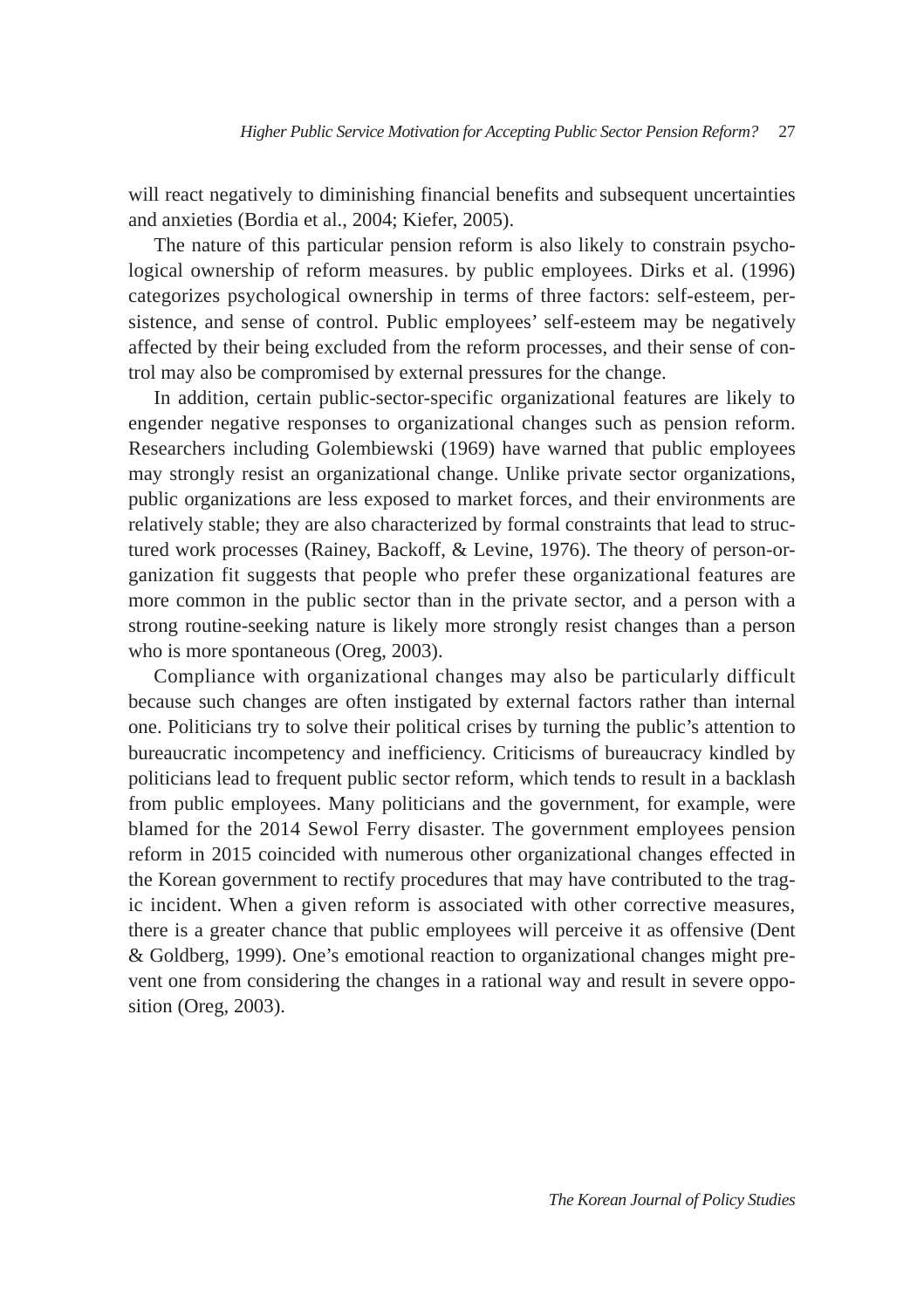## **Accepting Organizational Change**

#### Concepts Related to the Acceptance of Organizational Change

While there has long been research on organizational changes and response to change, acceptance of organizational change is a relatively new topic (Frahm & Brown, 2007). There are many related concepts, and in this section, we distinguish acceptance of changes from these other related ideas.

The first concept is commitment to organizational change. Herold et al. (2007) define the term as a behavior required for successful changes that goes beyond a simple willingness. Herscovitch  $\&$  Meyer (2002) outline three kinds of commitment—affective commitment, continuance commitment, and normative commitment—that is based on Allen & Meyer's account (1990). Affective commitment includes not only strong support for changes but also self-identification with the organization; it is thus an active commitment to changes. On the other hand, continuance commitment and normative commitment are categorized as passive commitments: they do not represent voluntary participation in organizational change but rather selfish and obligatory participation.

Compliance with organizational change is another concept related to acceptance. Loyalty irrespective of agreement or disagreement with a policy describes compliance (Golden, 1992: 33). Compliance may range from active support to passive obedience, but it is essentially about embracing changes (Rusbult et al., 1998; Kolarsk & Aldrich, 1980; Withey & Cooper, 1989).

Supportive attitudes toward change and positive expectations regarding the results of change characterize an openness to change (Wanberg & Banas, 2000). Similarly, a readiness to accept change is buttressed by organization members' beliefs that their organization is capable of change (Armenakis, Harris, & Mossholder, 1993). On the other hand, resistance to organizational change hinders the goal of change, and it is often deemed as a negative behavior (Chawla & Kellaway, 2004; Kotter, 1996).

Acceptance of organizational change is a comprehensive concept that refers to how willing organization members are to accept changes (Miller, Johnson, & Grau, 1994). Responses to organizational change can be categorized as cognitive, affective and behavioral (Oreg, 2006; Oreg, Vakola, & Armenakis, 2011), but only cognitive and affective acceptance can be identified as true acceptance. This distinguishes acceptance from compliance. Compliance only measures an ostensible behavioral change, while acceptance delineates changes in a value system and attitudes (Duncan, 1981: 192). High acceptance of changes may suggest low resis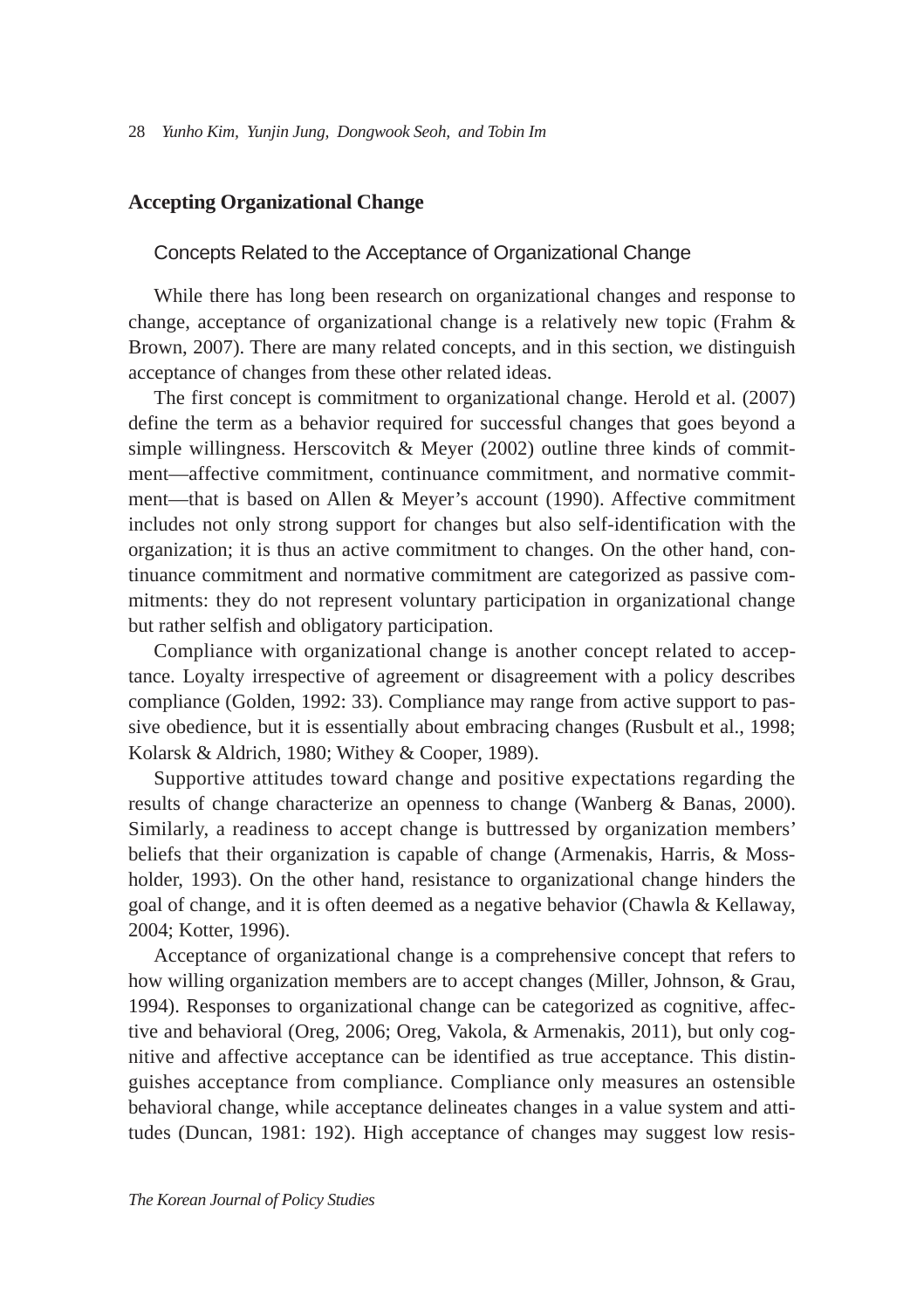tance to changes, but they are two distinct concepts: resistance occurs after implementation of changes, but acceptance measures how people think about imminent changes.

Lewin (1947; 1951) identifies three stages of organizational changes: unfreezing, moving, and refreezing. Acceptance, openness, and readiness to change are related to the unfreezing stage, and commitment, which is an internalization of changes, pertains to every stage. Commitment differs from acceptance and others because it not only includes cognitive and affective responses but also behavioral responses. On the other hand, while acceptance, openness, and readiness all are connected to the prechange stage, acceptance differs from two others because it constitutes a psychological response to change rather than an attitude toward it. Therefore, those who accept changes may or may not be open to or ready for organizational changes (Armenakis & Bedeian, 1999).

To sum up, acceptance of organizational changes is distinguished from compliance and resistance in terms of the intensity of response. It is also distinguished from commitment, openness. and readiness. These characteristics make acceptance a suitable measure for public employees' responses to the Korean public sector pension reform. Compliance, resistance, and commitment are not relevant to the value-oriented PSM that characterizes public employees in Korea. Compliance is less likely to be associated with PSM because it pertains to showing loyalty regardless of one's value system. Resistance is not applicable because the authoritarian culture inherent in Korean public organizations suppresses negative behavioral responses. The reform itself does not involve specific implementation processes to which public employees could commit themselves, and openness and readiness are not useful because they cannot measure responses to changes themselves. Therefore, we use acceptance as a measure of public employees' responses to the pension reform.

#### PSM and Accepting Organizational Change

Studies have identified several determinants of employees' acceptance of organizational change. These factors are broadly categorized as either individual or organizational. In older studies, scholars tended to focus on organizational-level factors (e.g., structure, system, policies, and procedures) (Armenakis & Bedeian, 1999). Recently, however, attention has shifted to individual-level factors, especially psychological aspects of employees (Oreg, 2003; Oreg, 2006; Oreg et al., 2011), including issues such as locus of control, openness to experience, self-efficacy, organizational commitment, trust in leaders, so on (Holt, Armenakis, Harris, &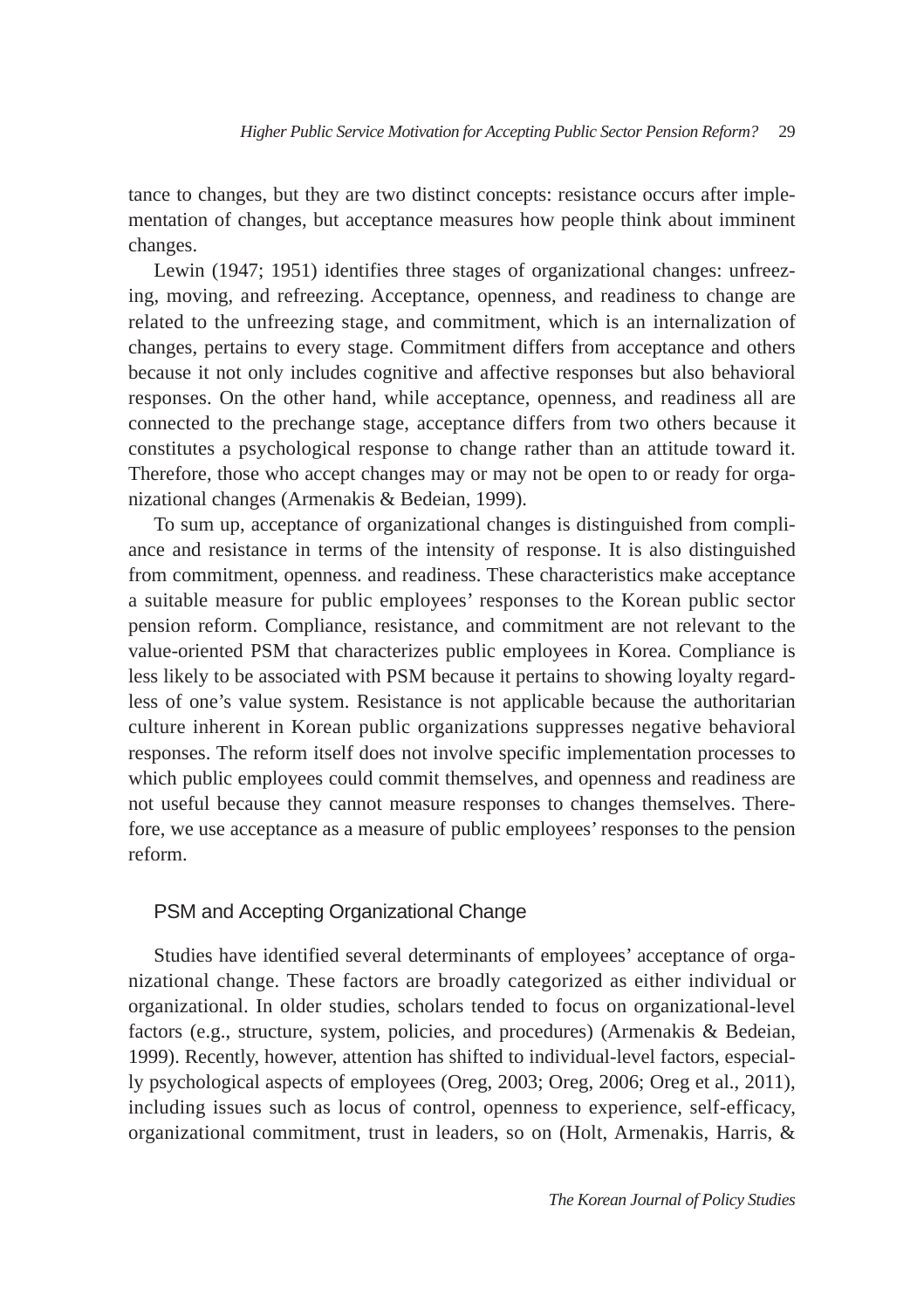Feild, 2007; Oreg, 2003; 2006; Oreg et al., 2011; Wanberg & Banas, 2000; van Dam, 2005; Parish, Cadwallader, & Busch, 2008; Herold, Fedor, & Caldwell, 2007; Fedor, Caldwell, & Herold, 2006).

In a public organization setting, PSM is understood to be a psychological characteristic that facilitates acceptance of organizational change. There are a few studies that examine this relationship in context of public management. Naff & Crum (1999) examine whether federal employees' PSM relates to support for the national performance review reform initiated by the Clinton administration. It is assumed that federal workers with high PSM react favorably to review efforts because they want the government to make succeed in the long run. As expected, empirical results with survey data find that federal employees with high PSM do show more positive attitudes toward the review. Similarly, Wright et al. (2013) test the hypothesis that PSM has a positive effect on employees' commitment to organizational changes in a city government. Specifically, they measure how employees perceive reorganizational changes including relocations, personnel reductions, and structural changes. They construct the measures of PSM by drawing on four dimensions: attraction to public service, commitment to public values, compassion, and self-sacrifice. Their results show that only self-sacrifice positively influences employees' perception of organizational changes. Despite the fact that the austerity-driven organizational changes the study examines can threaten their position or rewards, employees with high self-sacrifice scores perceive organizational changes as necessary. This finding provides an important insight that public employees with strong PSM, especially those who are willing to make a lot of sacrifices, are willing to accept organizational changes that improve public service delivery. However, these studies are empirical and do not ground their arguments in theory. In this paper we draw on Fritz Heider's balance theory to predict public employees' attitudes toward public pension reform because it helps to account for why public employees with higher PSM are likely to accept public sector pension reform.

Heider's balance theory (1958) explains how social actors may change their attitudes toward certain other actors to mitigate the imbalance or tension between actors. Heider's POX (perceiver-other-x) triples model consists of actors A, B and C who are identified by A's attitude toward B, B's attitude toward C, and C's attitude toward A. If each attitude is either positive or negative, there are eight  $(2^*2^*2)$ possible combinations of attitudes among these actors. According to the Heider's theory, balanced social arrangements occur when attitudes of all three actors are positive or two of the actors have negative attitudes while the third has a positive attitude. But an imbalanced social arrangement ensues when one actor shows a negative attitude toward the others while the other two actors show positive atti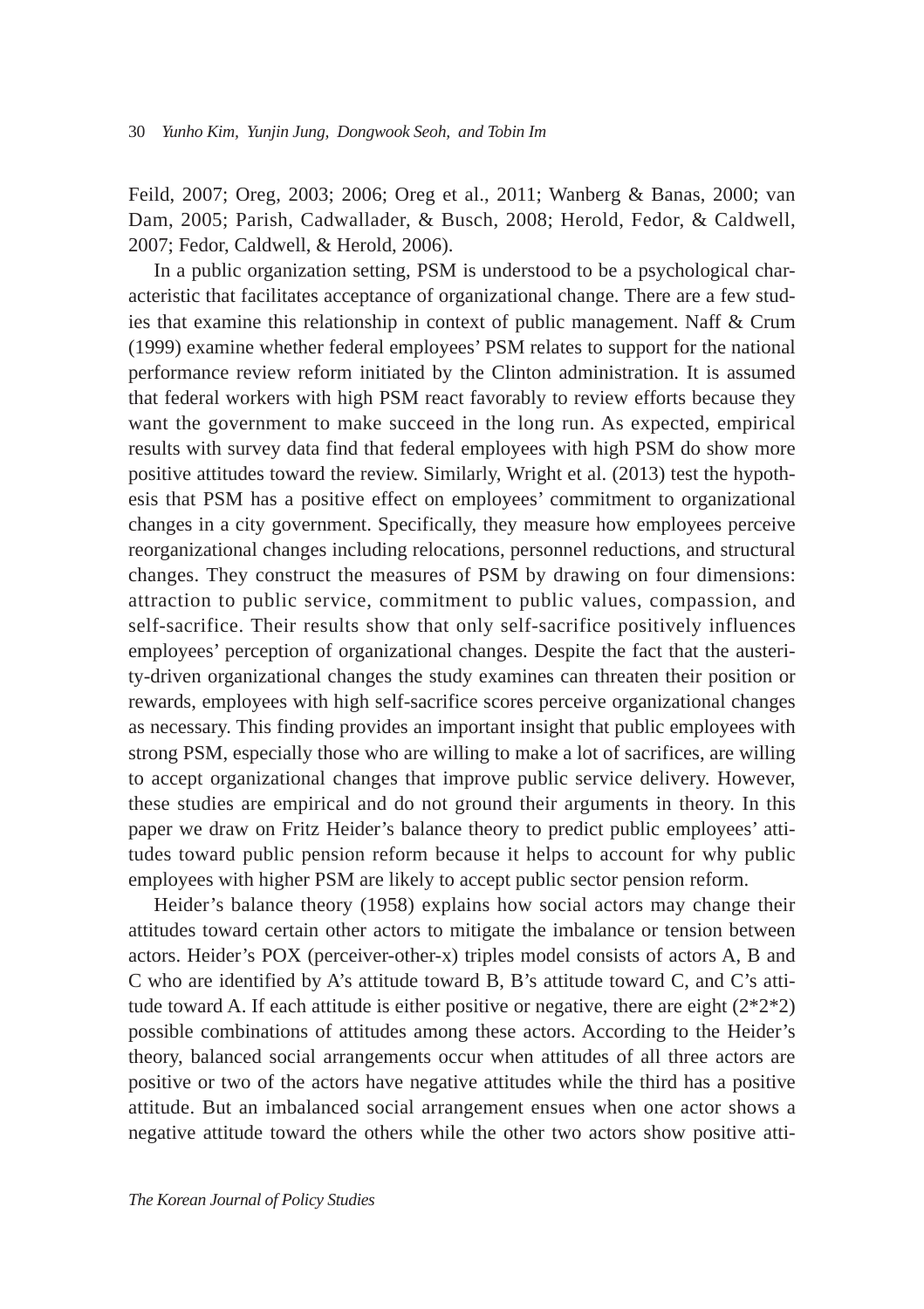tudes or when all three actors show negative attitudes. Tension or stress is prevalent in an imbalanced arrangement. In order to reduce tension and restore a balanced arrangement, one of the actors needs to change his or her relationship with others. The different strategies actors adopt in these situations determine who will choose to change their attitude (Hummon & Doreian, 2003).

The balance theory framework can be applied to the Korean pension reform. The configuration consists of public employees, citizens, and the pension reform. As we have noted, public employees' attitude toward the reform is generally negative. In contrast, citizens' attitude is positive, because the reform is likely to reduce citizens' tax burdens in the future. Lastly, the normative relationship between public employees and citizens is positive. This is due to the fact that public employees are unelected agents who are expected to serve public interests. These attitudes give rise to an imbalanced social arrangement, as one of the three attitudes is negative while the rest are positive.

Public employees have three options to alleviate the tension in this imbalanced social arrangement. The first is to try to show citizens that reform has potential negative effects for them. The second is to adopt an antagonist relationship with citizens. The third is to change their stance toward the pension reform. The public employees' union has tried the first option without much success. The union asserted that the pension reform was a disguised attempt on the part of the government to promote private pension plans. In addition, the first option is no longer possible once the negotiation period ends. The second option is not feasible because citizens are the end users of public services provided by public employees; pension reform is also financed by tax money, making the second option unworkable. Still, the job satisfaction level of certain public employees may diminish as they further provide public services to citizens. Public employees with higher levels of PSM may be more likely to accept the pension reform and thus choose the third option. Different aspects of PSM are key variables of our research.

First, rational motives inform one's participation in policy process (Perry & Wise, 1990). People who are interested in political and policy processes understand how and why specific decisions are made. This can result in a higher level of acceptance of reforms. Thus, our first hypothesis is that public employees whose PSM is rationally motivated, that is, whose PSM is underwritten by an attraction to and interest in policy making, are likely to accept public sector pension reform.

Second, norm-based motives of PSM are grounded in one's willingness to serve public interests. Public employees with a higher level of PSM have a sense of obligation to society and will seek to reinforce public values by tackling societal problems Public employees are thus likely to support the pension reform if they can be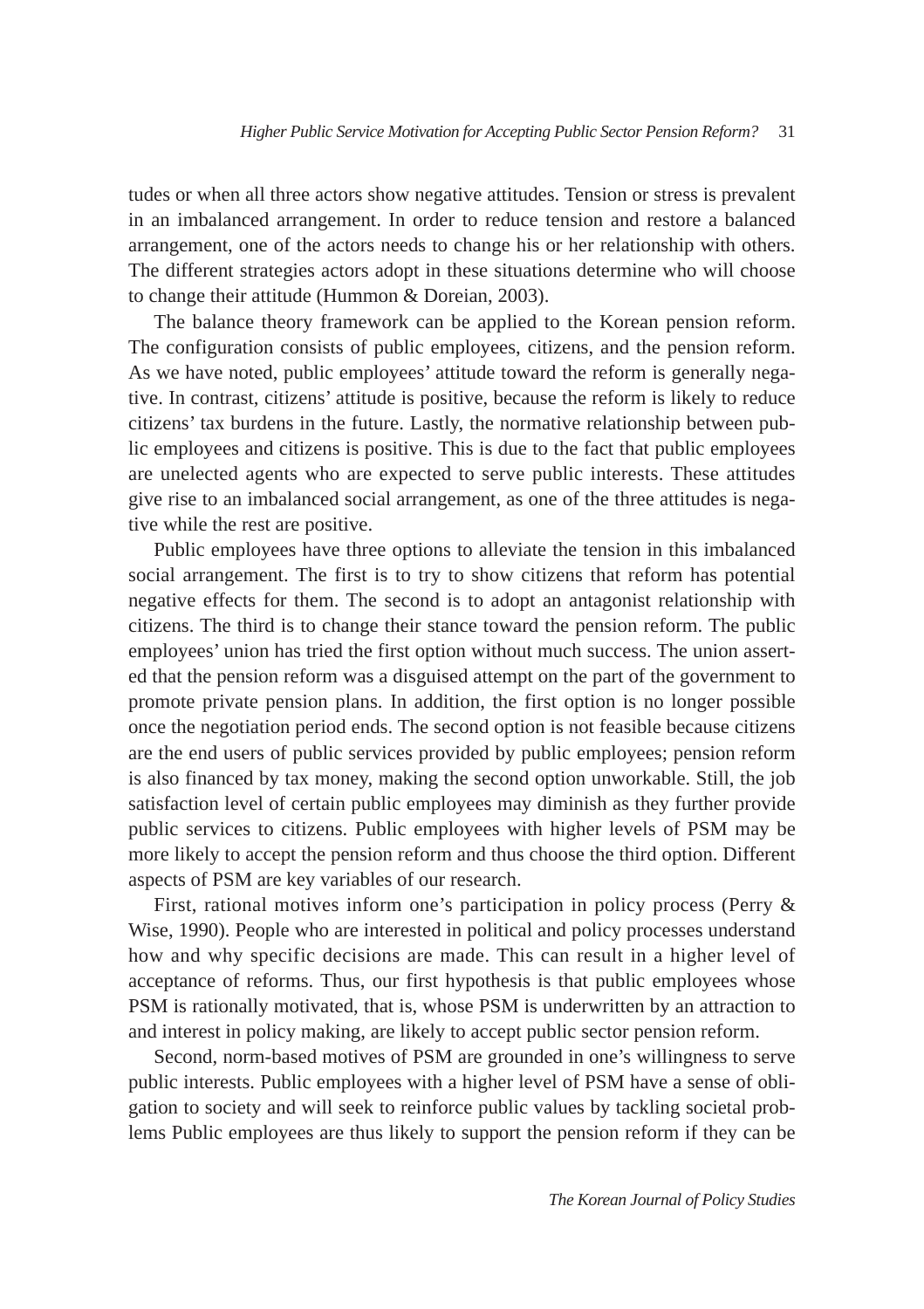convinced that the public sector pension system is unfair. Our second hypothesis is therefore that public employees whose PSM is guided by norm-based motives, that is, by a greater sense of civic duty, a greater commitment to public interest, and a greater commitment to social justice, are likely to accept public sector pension reform.

Lastly, affective motives are triggered by human emotion that leads an individual to make sacrifice on behalf of others. Although the reform is likely to result in the loss of benefits, public employees may be willing to accept this consequence if they can help increase social welfare. In a similar vein, the existing literature regarding readiness for change indicates that employees are likely to support changes if they perceive those changes as being desirable for their society (Choi, 2011). So our third hypothesis is that public employees whose PSM is informed by affective motives (self-sacrifice and compassion) are likely to accept public sector pension reform.

## **METHOD AND ANALYSIS**

#### **Data**

To investigate the relationship between PSM and acceptance of organizational reform, this study uses data from 2015 Public Employee Survey conducted by the Knowledge Center for Public Administration and Policy affiliated with the Graduate School of Public Administration at Seoul National University. The main purpose of the survey was to explore employees' perceptions of the performance management system in 41 central government agencies. The survey included questions about attitudes toward and behavioral responses to the performance management and general organizational systems. Before analyzing the data, we excluded missing or incomplete data. The total number of respondents for the analysis was 1,807. Table 1 presents the demographic characteristics of respondents. These characteristics were included in the model as control variables. In addition, the agency respondents worked for was controlled in the analysis, although the information is not shown in table 1 due to lack of space. Theoretical studies point out that organizational-level factors are closely associated with individual's attitudes toward organizational change and with personal characteristics (e.g., Armenakis et al., 1999; Holt et al., 2007; Oreg et al., 2011). Thus, each agency as a categorical variable was included in the model.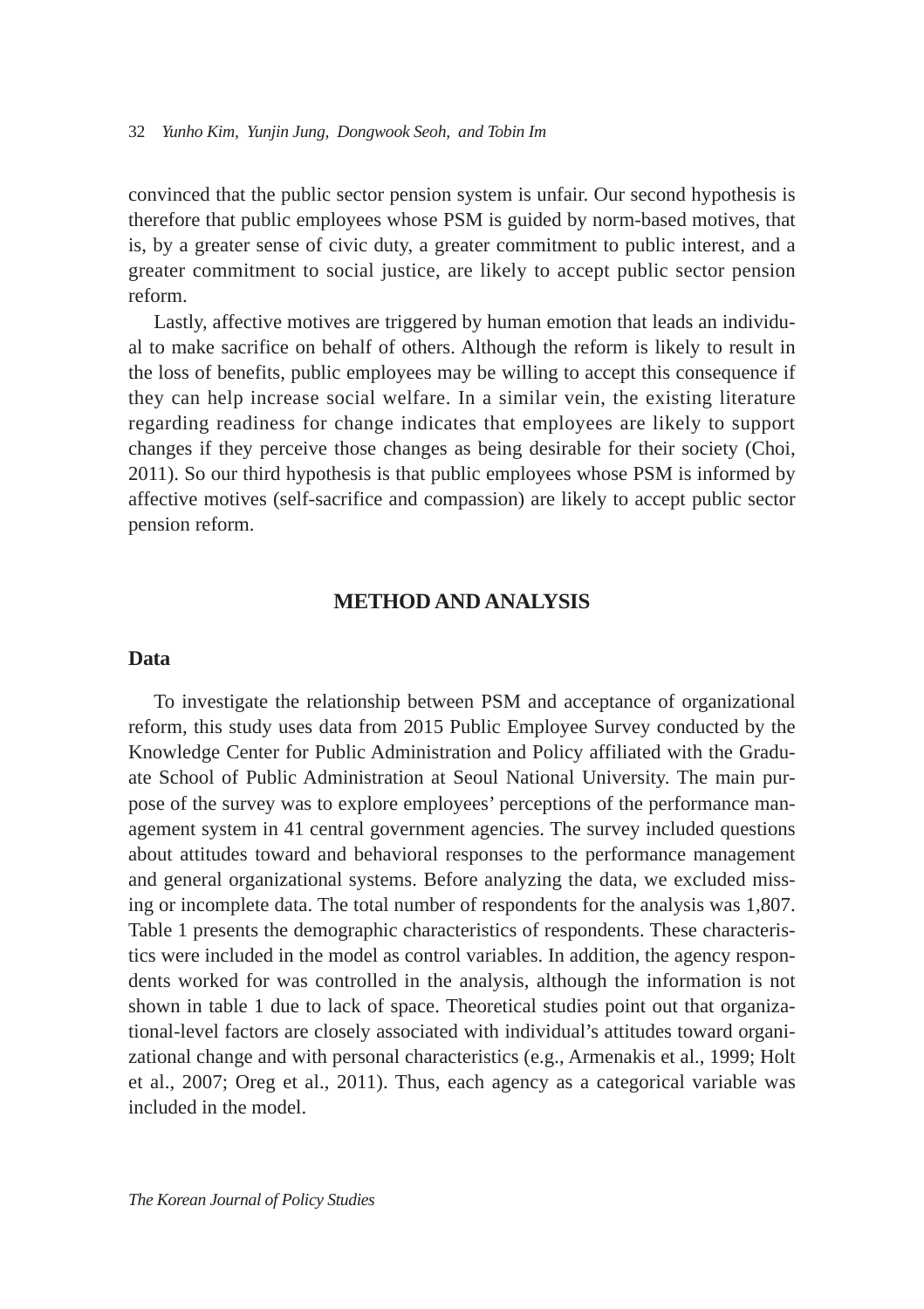| Age (mean years)            | 39.79 yrs. old | Rank                |              |  |  |
|-----------------------------|----------------|---------------------|--------------|--|--|
| Gender                      |                | 3                   | 20 (1.11%)   |  |  |
| female                      | 583 (32.26%)   | 4                   | 114 (6.31%)  |  |  |
| male                        | 1,224 (67.74%) | 5                   | 423 (23.41%) |  |  |
| <b>Marital Status</b>       | 6              | 477 (26.40%)        |              |  |  |
| married                     | 1,373 (75.98%) | 7                   | 537 (29.72%) |  |  |
| single                      | 434 (24.02%)   | 8                   | 100 (5.53%)  |  |  |
| <b>Education</b>            | 9              | 136 (7.53%)         |              |  |  |
| high school diploma or less | 40 (2.21%)     | <b>Tenure</b>       | 12.19 yrs.   |  |  |
| associate degree            | 70 (3.87%)     | (mean years)        |              |  |  |
| bachelor's degree           | 1,367 (75.65%) | Total               |              |  |  |
| master's degree or higher   | 330 (18.26%)   | <b>Observations</b> | 1,807 (100%) |  |  |

#### **Table 1.** Characteristics of Respondents

## **Measures**

Each variable was measured on a 5-point Likert scale, ranging from 1 (not likely at all) to 5 (very likely). Summary statistics are shown in table 2. The Pearson correlations among variables reported in table 2 implies that there is a low possibility of multicollinearity.

The main dependent variable of this study is public employees' acceptance of public sector pension reform. Three survey items were utilized to measure the degree to which employees support public pension reform: "I view the implementation of the public sector pension reform as positive," "I view the results of the public sector pension reform as positive," and "The public sector pension reform motivates employees." Internal consistency was assessed by Cronbach's alpha among these three items: the value of Cronbach's alpha was 0.80. This indicates that three survey items are reliable (Bonett & Wright, 2015).

PSM, the main explanatory variable, was constructed with reference to six dimensions: self-sacrifice (three items), civic duty (three items), compassion (three items), attraction to policy making (three items), commitment to public interest (three items), and commitment to social justice (three items). The total number of survey items for PSM was 17. These six dimensions of PSM were measured using the commonly used survey items developed by James Perry (1996). The highest significant correlation among PSM measures is 0.60 between self-sacrifice and civic duty; therefore, multicollinearity was not a critical issue in the model of this study (Taylor, 2008).

Three variables that may have a relationship with the dependent variable were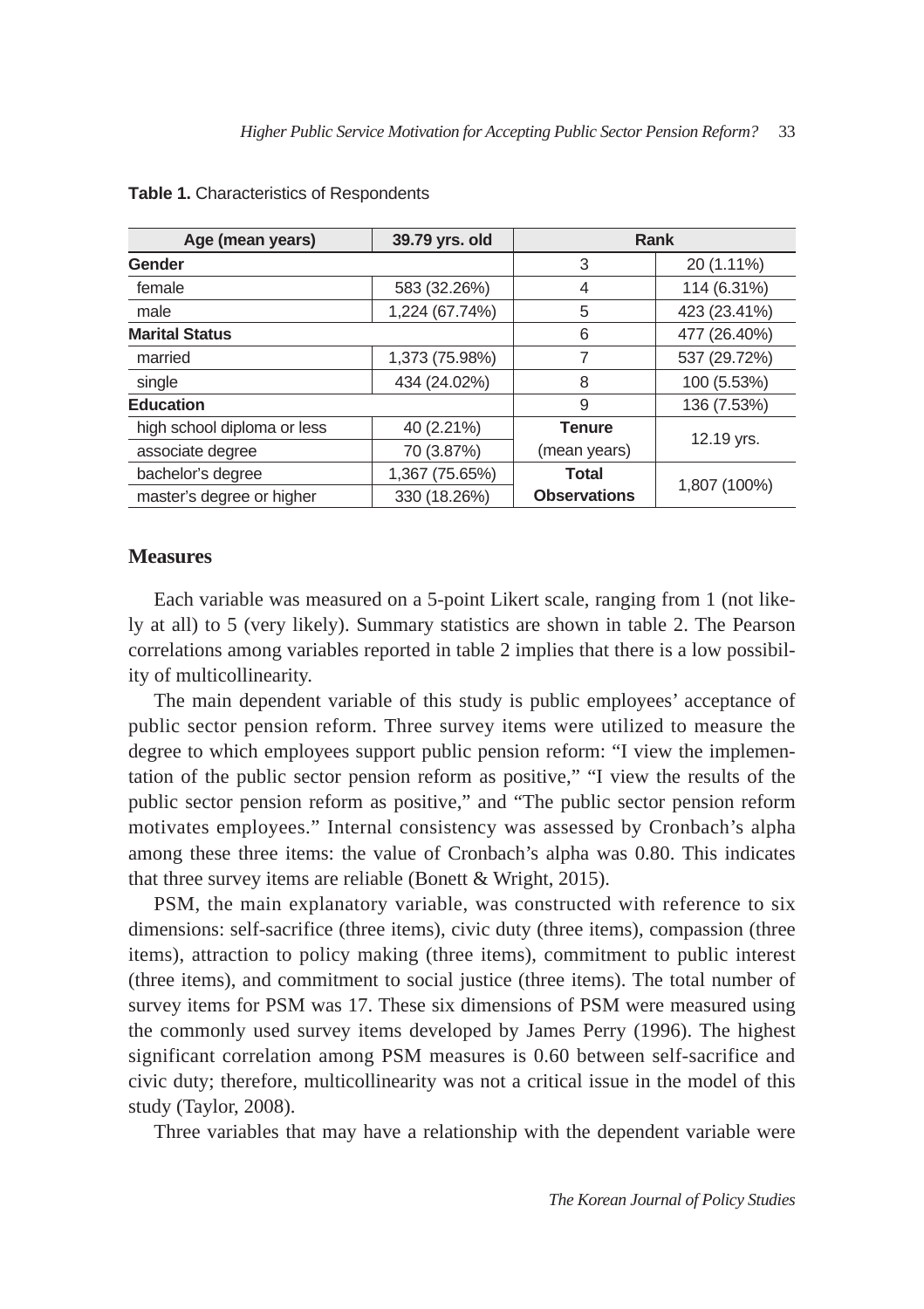also included as control variables in the model: the level of job satisfaction, transformational leadership, and organizational commitment. Many studies have verified the relationship between these variables and compliance with or acceptance of organizational change. According to Wright et al. (2013), for instance, employees with higher levels of job satisfaction are more likely to support changes in their organization. Iverson (1996) also found that higher levels of both job satisfaction and organizational commitment had a positive effect on the acceptance of organizational changes in a public hospital. In the process of organizational change, transformational leadership plays an important role in encouraging employees to embrace changes (Chou, 2014). In our study, job satisfaction is measured by three survey items: respondents' satisfaction with their job in general, their salary, and their organization. In addition, we drew four items from the survey regarding inspirational motivation and intellectual stimulation to measure the presence or lack of transformational leadership. With respect to organizational commitment, respondents were asked to evaluate their loyalty to the organization by answering five survey questions in the vein of "I have a sense of 'ownership' in this organization rather than just feeling like an employee" and "I talk up the university to my friends as a great organization to work for."

|                                                  | <b>Mean</b> | <b>Standard</b><br><b>Deviation</b> | 1)     | 2)     | 3)   | 4)     | 5)     | 6)   | 7)   | 8)   | 9) | 10) |
|--------------------------------------------------|-------------|-------------------------------------|--------|--------|------|--------|--------|------|------|------|----|-----|
| <b>Dependent Variable</b>                        |             |                                     |        |        |      |        |        |      |      |      |    |     |
| 1) acceptance of pension<br>reform $(1-5)$       | 2.60        | .89                                 | 1.00   |        |      |        |        |      |      |      |    |     |
| Independent Variable (Public Service Motivation) |             |                                     |        |        |      |        |        |      |      |      |    |     |
| 2) self-sacrifice (1-5)                          | 3.43        | .59                                 | .18    | 1.00   |      |        |        |      |      |      |    |     |
| 3) civic duty $(1-5)$                            | 3.39        | .65                                 | .19    | .60    | 1.00 |        |        |      |      |      |    |     |
| 4) compassion (1-5)                              | 3.67        | .52                                 | $-.04$ | .40    | .41  | 1.00   |        |      |      |      |    |     |
| 5) attraction to policy<br>making $(1-5)^{a}$    | 2.61        | .68                                 | .07    | $-.02$ | .05  | .03    | 1.00   |      |      |      |    |     |
| 6) commitment to public<br>interest (1-5)        | 3.36        | .59                                 | .18    | .49    | .40  | .31    | $-.07$ | 1.00 |      |      |    |     |
| 7) commitment to social<br>justice $(1-5)$       | 3.63        | .56                                 | .004   | .54    | .50  | .59    | .01    | .37  | 1.00 |      |    |     |
| <b>Control Variables</b>                         |             |                                     |        |        |      |        |        |      |      |      |    |     |
| 8) job satisfaction (1-5)                        | 3.35        | .68                                 | .23    | .30    | .40  | $-.21$ | .21    | .21  | .26  | 1.00 |    |     |

## **Table 2.** Descriptive Statistics and Correlations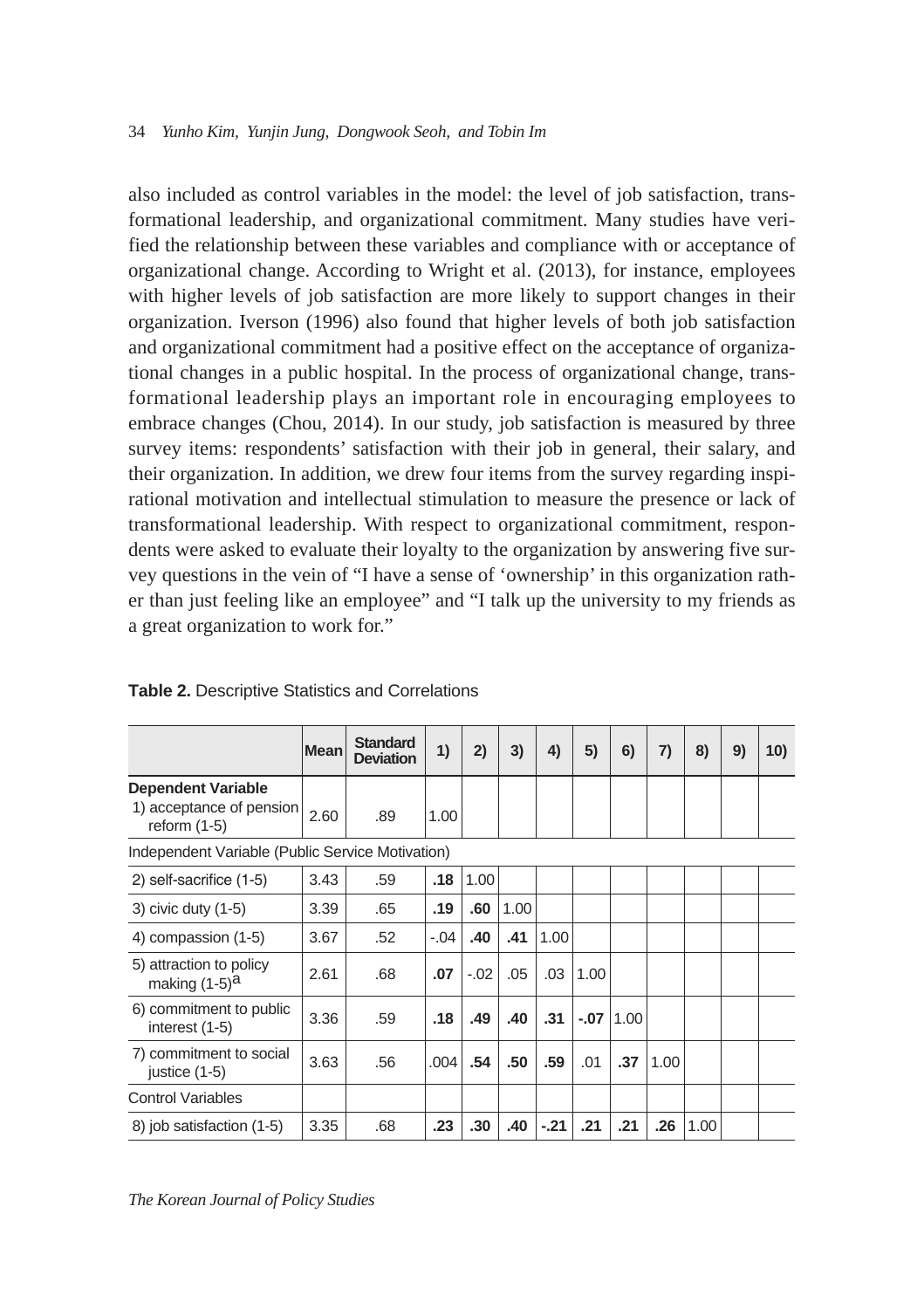| 9) transformational<br>leadership (1-5)       | 3.63 | .63 |                  |                                                      | $.10$   $.33$   $.42$   $-.10$   $.10$   $.24$   $.35$   $.45$   $1.00$ |  |     |                    |  |
|-----------------------------------------------|------|-----|------------------|------------------------------------------------------|-------------------------------------------------------------------------|--|-----|--------------------|--|
| 10) organizational<br>commitment (1-5)        | 3.44 | .60 | .10 <sub>1</sub> | .36                                                  | .46 .16 .16 .28 .                                                       |  | .36 | $.58$ $.57$ $1.00$ |  |
| <b>Cronbach's Alpha Coefficient</b>           |      |     |                  | .801 .719 .721 .584 .584 .584 .564 .698 .829 .759    |                                                                         |  |     |                    |  |
| <b>Explained Variance by the First Factor</b> |      |     |                  | .721 662 632 697 .550 697 .550 697 .550 697 .641 641 |                                                                         |  |     |                    |  |

Bolded p<0.05

a: This scale is reversely coded to make positive and negative dimensions consistent.

Since we constructed each variable using several survey items, we tested the reliability and validity of the variable measures (see the last two lines at the bottom of table 2). The results of factor analysis reveal that each concept is identified as a single factor. On average, 60% of the variance is explained by common factor. Regarding reliability, it is generally required that Cronbach's alpha coefficient is greater than 0.6. However, this is not the absolute standard; it is acceptable to adopt 0.5 as criterion when personal perceptions are measured (Nunnally, 1978). In this study, therefore, it seems that there are no serious reliability problems although the alpha coefficient for three variables (compassion, commitment to public interest, and social justice) is lower than 0.6.

#### **Empirical Results**

To test the main hypotheses of this paper, the Tobit model is used. Since the measure of the dependent variable is piled up at the lowest point on the scale (see figure 1), the ordinary least squares (OLS) estimation does not provide adequate causal inference for this study. That is, it is expected that OLS estimator is neither unbiased nor consistent. If observations are censored at one extreme, that means it is possible there are corner solution problems. In this case, OLS will not properly utilize the information in the censored data, and this will lead to errors in the model and to an inconsistent estimator. To deal with these potential problems, the robust Tobit regression model using maximum likelihood is the best option for the analysis (Wooldridge, 2010). The model F-statistic is 34.81, and it is statistically significant at 1%. This means that predictors in the model have linear relationship with the dependent variable (see table 3).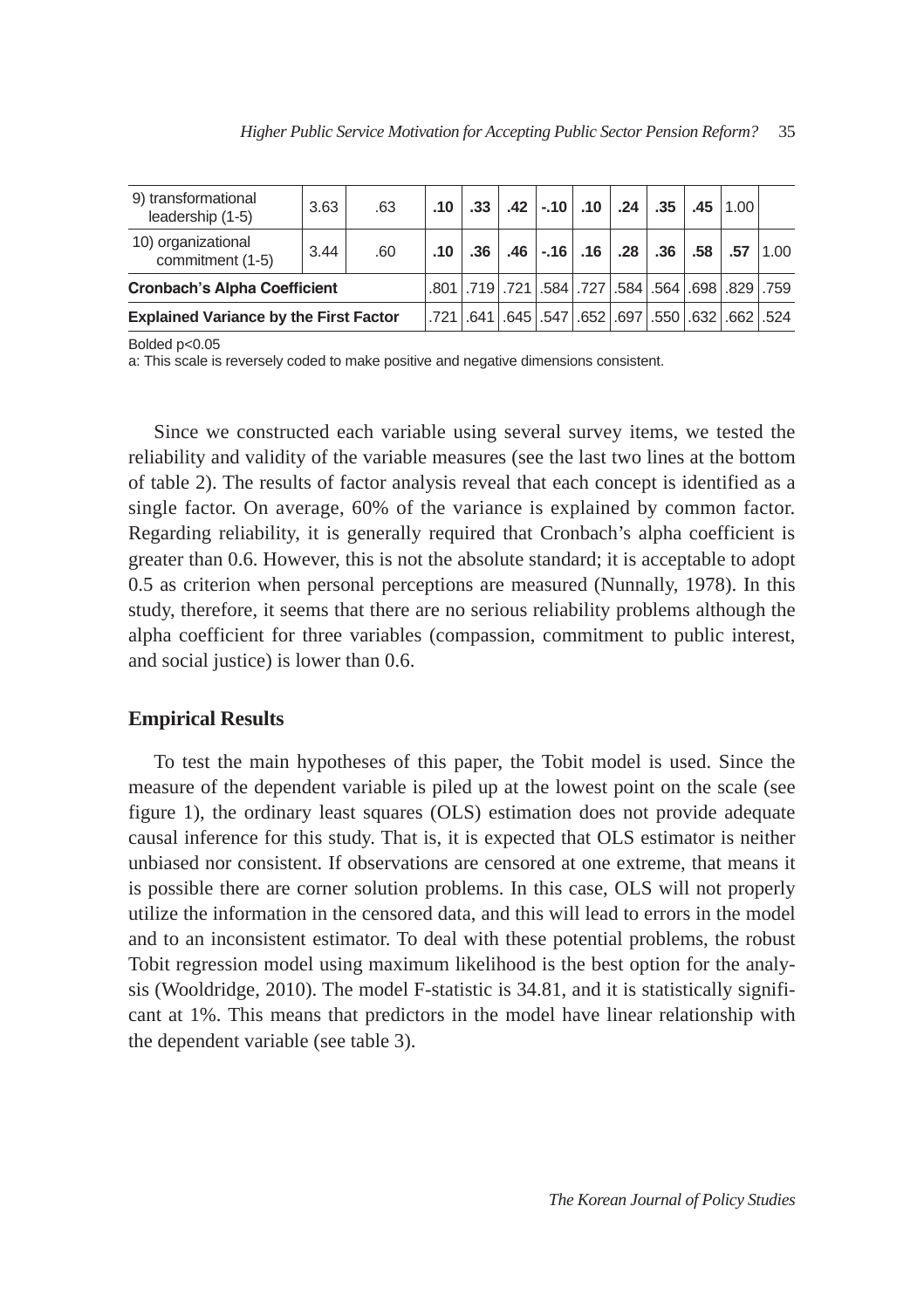

**Figure 1.** Left-Censored Dependent Variable

To address multicollinearity concerns, the variance inflation factors (VIF) for independent variables were computed. In this case, we conducted an OLS estimation to derive the VIFs because the Tobit model cannot directly calculate them. This is acceptable because multicollinearity is tested only among independent variables. Multicollinearity is considered severe if the VIFs are greater than 10. As indicated in the last column of table 3, however, the VIFs for every independent variable are below 10 for this study. This means that multicollinearity among independent variables can be ruled out in this study.

As table 3 demonstrates, only three dimensions of PSM were statistically significant at the 5% level. Both self-sacrifice and civic duty positively influence acceptance of public sector pension reform. That is, it seems that public employees acknowledge the problems with public sector pension plans. The government has used taxpayer money to cover deficit of the public employees' pension system, while the national pension fund for private sector workers is in danger of being exhausted. There is also a positive relationship between an attraction to policy making and the dependent variable. Employees who are attracted to policy making tend to accept the reform as an aggregated result of the political process, even if they do not participate in that process.

Certain control variables are statistically significant. Higher job satisfaction is likely to lead to a stronger acceptance of organizational change. However, there is a negative relationship between organizational commitment and the dependent variable. This direction is opposite to what has been found in other studies. In the Korean context, the public sector pension is seen as compensation for the low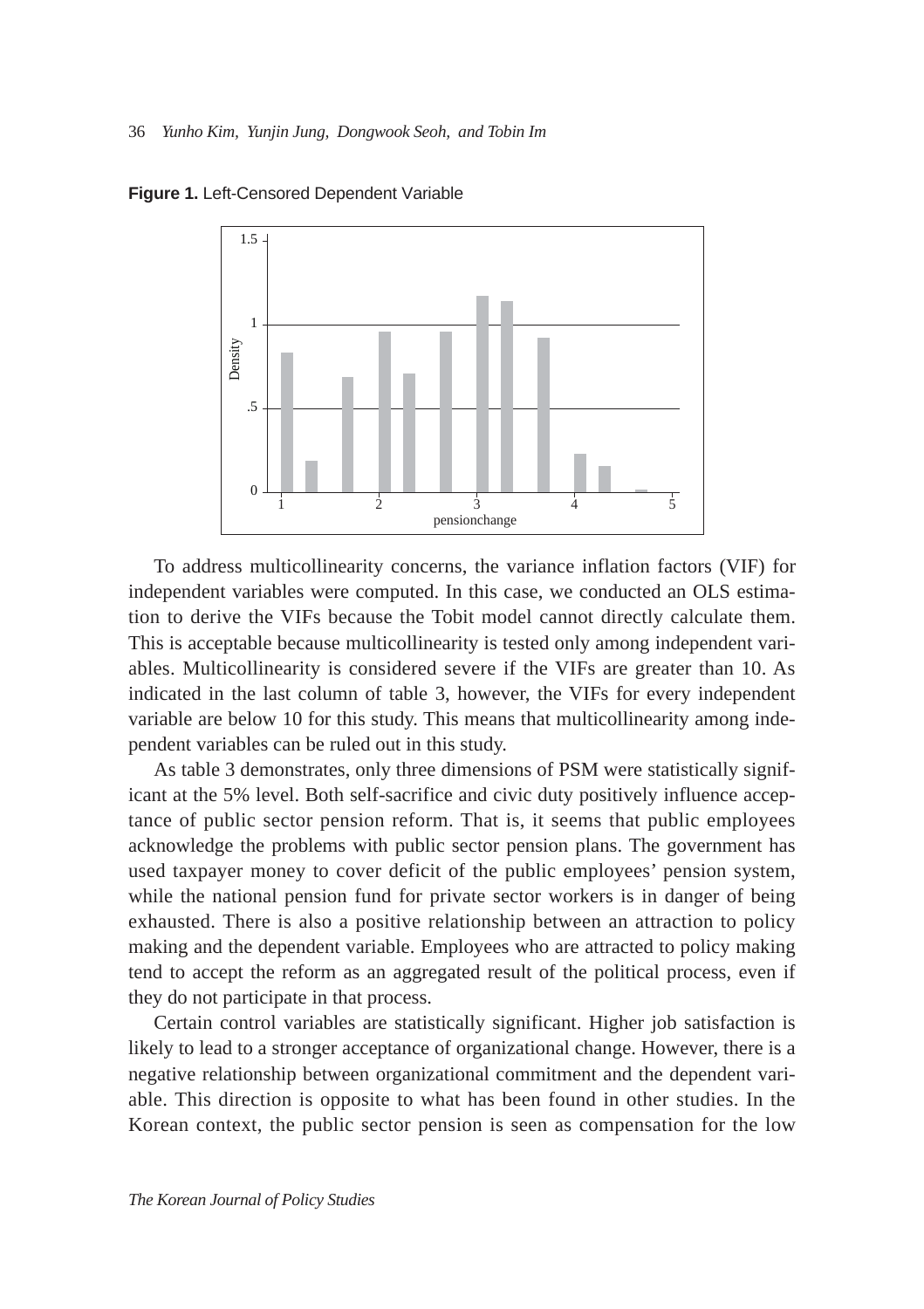income public employees earn while they are working. If the reform reduces the amount of pension benefit and also increases the amount of salary deducted for the pension fund, government employees' organizational commitment is likely to be undermined. Employees with higher organizational commitment thus may have weak motivation to support the reform. Lastly, younger employees, specifically those in their 20s and 30s, are less likely to support the pension reform because they are more directly affected. The amount of pension for the older group will not be drastically reduced, while the younger group have to pay more. Likewise, tenure shows a negative impact on the dependent variable. The tenure of younger employees is shorter than that of older employees.

|                                               |                    | <b>Robust</b>         | Variance                 |  |  |  |  |
|-----------------------------------------------|--------------------|-----------------------|--------------------------|--|--|--|--|
| <b>Variable</b>                               | <b>Coefficient</b> | <b>Standard Error</b> | <b>Inflation Factors</b> |  |  |  |  |
| <b>Public Service Motivation</b>              |                    |                       |                          |  |  |  |  |
| self-sacrifice                                | $0.110**$          | 0.0495                | 2.03                     |  |  |  |  |
| civic duty                                    | $0.136***$         | 0.0453                | 2.09                     |  |  |  |  |
| compassion                                    | $-0.0803$          | 0.0523                | 1.73                     |  |  |  |  |
| attraction to policy making                   | $0.131***$         | 0.0352                | 1.16                     |  |  |  |  |
| commitment to public interest                 | 0.0376             | 0.0434                | 1.48                     |  |  |  |  |
| commitment to social justice                  | $-0.00538$         | 0.0516                | 2.17                     |  |  |  |  |
| <b>Control Variables</b>                      |                    |                       |                          |  |  |  |  |
| job satisfaction                              | $0.273***$         | 0.0386                | 1.77                     |  |  |  |  |
| transformational leadership                   | $-0.0149$          | 0.0454                | 1.71                     |  |  |  |  |
| organizational commitment                     | $-0.0994**$        | 0.0487                | 2.11                     |  |  |  |  |
| age                                           | $0.0228***$        | 0.00692               | 6.66                     |  |  |  |  |
| rank (1-9)                                    | $-0.00376$         | 0.0187                | 2.03                     |  |  |  |  |
| gender ( $0 =$ female, $1 =$ male)            | 0.00764            | 0.0433                | 1.37                     |  |  |  |  |
| marital status<br>$(0 = single, 1 = married)$ | $-0.0961*$         | 0.0519                | 1.56                     |  |  |  |  |
| education                                     | $-0.0151$          | 0.0403                | 1.29                     |  |  |  |  |
| tenure (years)                                | $-0.0167***$       | 0.00612               | 6.01                     |  |  |  |  |
| (Constant)                                    | $0.948**$          | 0.396                 |                          |  |  |  |  |
| Sigma                                         | $0.761***$         | 0.0161                |                          |  |  |  |  |
| <b>Number of Observations</b>                 | 1,807              |                       |                          |  |  |  |  |
| F (55, 1752)                                  | 34.81***           |                       |                          |  |  |  |  |
| Log Pseudolikelihood                          | -2085.7237         |                       |                          |  |  |  |  |
| Pseudo R <sup>2</sup>                         | 0.1683             |                       |                          |  |  |  |  |

#### **Table 3.** Results of Tobit Model

\*\*\* p<0.01, \*\* p<0.05, \* p<0.1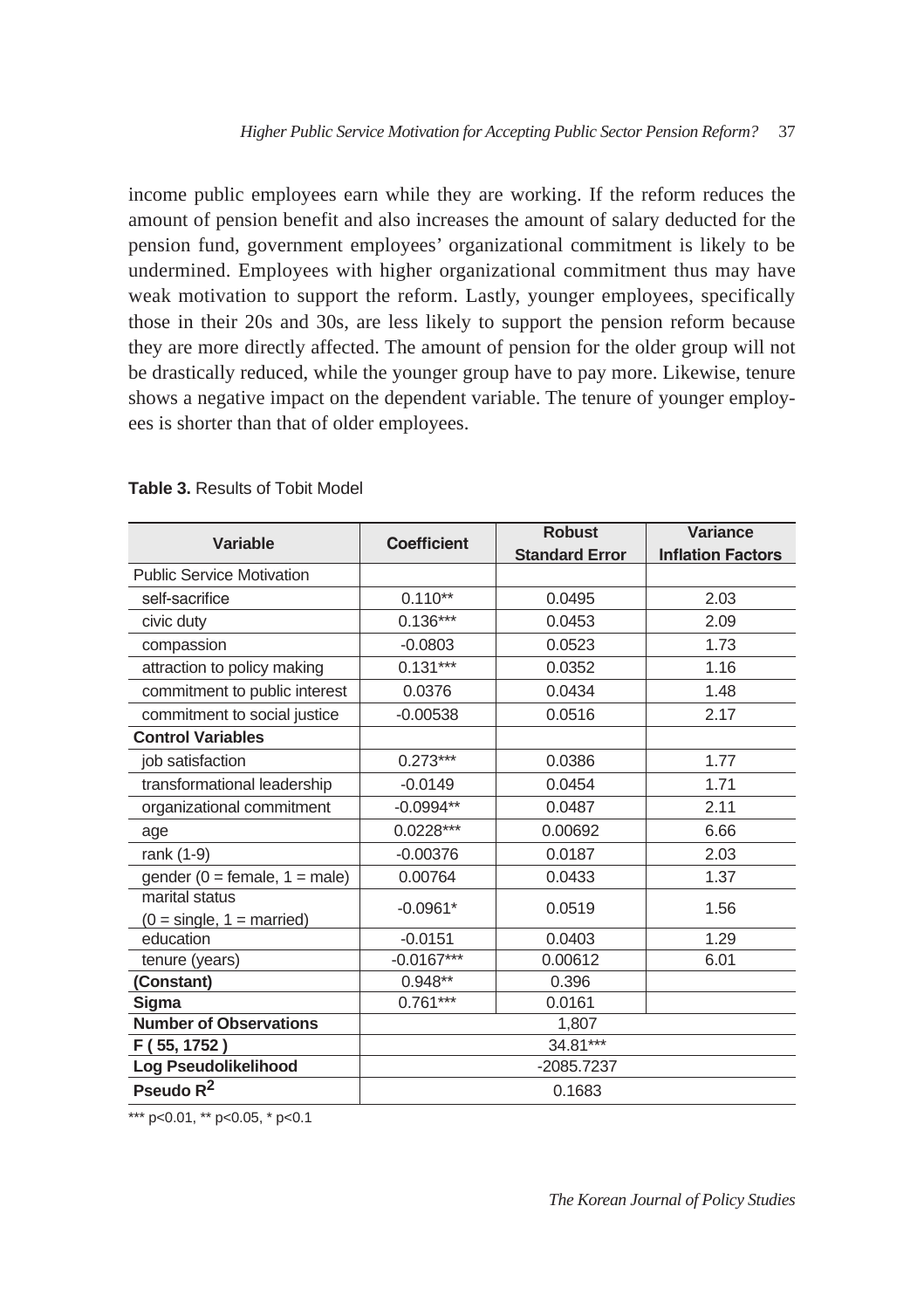## **CONCLUSION**

Changes in government organizations require sacrifices on the part of public employees, and therefore, the success of organizational change relies on the degree to which public employees accept or support those changes. Public employees will not accept organizational reforms or changes if their self-interest is at risk. On the other hand, however, we can expect that public employees with high PSM are willing to make sacrifices if they believe that by doing so they can contribute to public interest.

This study starts from the question of how public employees will react to organizational reform that is not in the interest of employees but is in the interest of the public. Empirical analysis with survey data verifies the relationship between government employees' PSM and their acceptance of public sector pension reform. That is, public servants highly driven by PSM are willing to accept the pension reform for government workers even though the reform reduces their own benefits. PSM theory suggests that these attitudes are grounded in the desire to contribute to the public interest. The results of the analysis indicate that a deep sense of civic duty and a willingness to make sacrifices have a statistically significant effect on the acceptance of the reform. These findings are consistent with empirical results in previous studies (e.g., Wright et al., 2013). In particular, the salience of self-sacrifice was reconfirmed by this study. In a Korean context, public employees are expected to act in the interest of the public because of the legacy of Confucian culture. This cultural aspect may be reflected in findings of this study. Another interesting finding is that the attraction to policy making also has a significant effect. This implies that public employees are likely to accept a reform that is democratically decided through legitimate political and policy processes.

This study has limitations. First of all, the analysis is based on cross-sectional survey data. This may cause common method bias (Ritz, Brewer, & Neumann, 2016). To address this potential problem, we performed Harman's one-factor test, which revealed that the most powerful single factor accounts for 25% of the variance. This is below 50%, and below any result below 50% can indicate the presence of common method bias. Second, we were not able to include diverse psychological factors that could affect the dependent variable because we relied on secondary data. Lastly, variables negatively influencing the perception of organizational reform ought to be tested in future studies. For example, it is possible that members of labor unions resist the reform, but participation in a labor union was not included in the model of this study.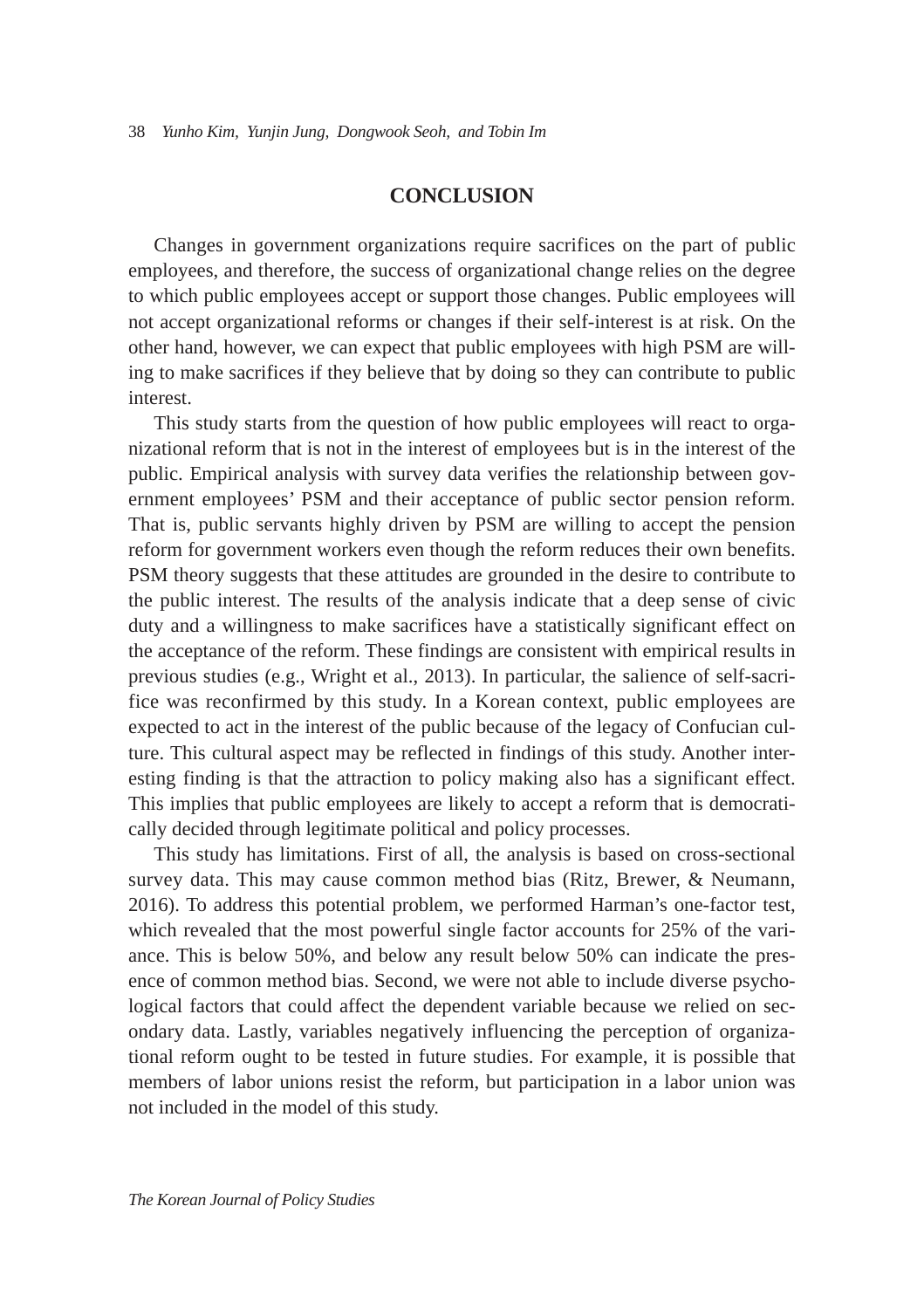## **REFERENCES**

- Allen, N. J., & Meyer, J. P. 1990. The measurement and antecedents of affective, continuance, and normative commitment to the organization. *Journal of Occupational Psychology*, 63 (1): 1-18.
- Armenakis, A. A., Harris, S. G., & Mossholder, K. W. 1993. Creating readiness for organizational change. *Human Relations*, 46 (6): 681–703.
- Armenakis, A. A., & Bedeian, A. G. 1999. Organizational change: A review of theory and research in the 1990s. *Journal of Management*, 25 (3): 293–315.
- Barnard, C. 1938. *The functions of the executive*. Cambridge, MA: Harvard University Press.
- Becker, T. E. 1992. Foci and bases of commitment: Are they distinctions worth making? *Academy of Management Journal*, 35 (1): 232-244.
- Bonett, D. G., & Wright, T. A. 2015. Cronbach's alpha reliability: Interval estimation, hypothesis testing, and sample size planning. *Journal of Organizational Behavior,* 36 (1): 3-15.
- Bordia, P., Hobman, E., Jones, E., Gallois, C., & Callan, V. 2004. Uncertainty during organizational change: Types, consequences, and management strategies. *Journal of Business and Psychology*, 18 (4): 507-532.
- Chawla, A., & Kelloway, E. K. 2004. Predicting openness and commitment to change. *Leadership & Organizational Development Journal*, 25 (6): 485-498.
- Choi, J. 2010. The government employees pension system. Seoul: Government Employees Pension Service.
- Choi, M. 2011. Employees' attitudes toward organizational change: A literature review. *Human Resource Management*, 50 (4): 479-500.
- Chou, P. 2014. Does transformational leadership matter during organizational change? *European Journal of Sustainable Development*, 3 (3): 49-62.
- Dirks, K. T., Cummings, L. L., & Pierce, J. L. 1996. Psychological ownership in organizations: Conditions under which individuals promote and resist change. In R. W. Woodman & W. A. Pasmore (eds.), *Research in organizational change and development* (vol. 9, pp. 1-23). Greenwich, CT: JAI Press.
- Dent, E. B., & Goldberg, S. G. 1999. Challenging "resistance to change." *Journal of Applied Behavioral Science*, 35 (1): 25-41.
- Duncan, J. W. 1981. *Organizational behavior*. Boston: Houghton Mifflin.
- Etzioni, A. 1961. *Comparative analysis of complex organizations*. New York: Free Press.
- Fedor, D. B., Caldwell, S., & Herold, D. M. 2006. The effects of organizational changes on employee commitment: A multilevel investigation. *Personnel Psychology,*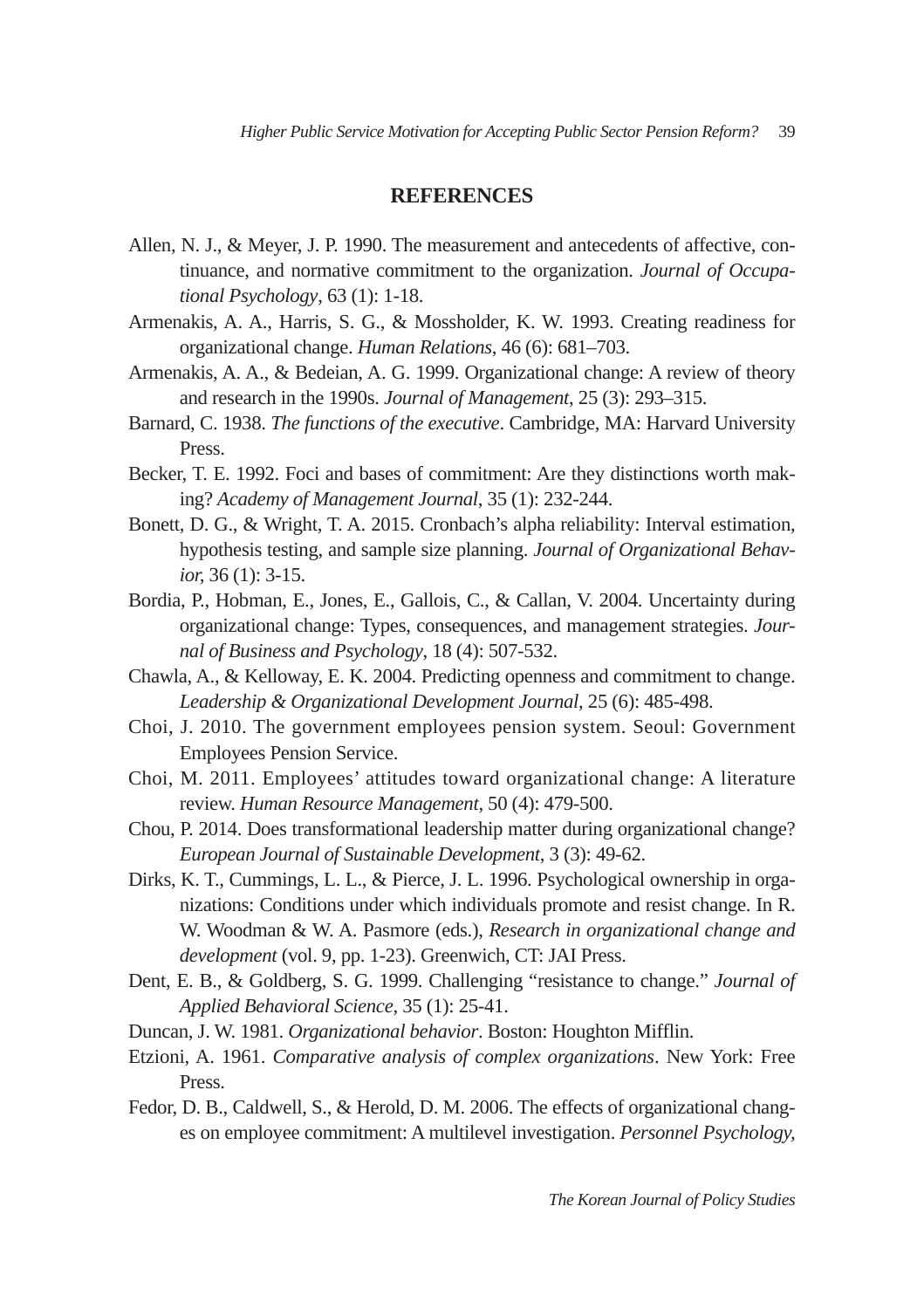59 (1): 1-29.

- Frahm, J., & Brown, K. 2007. First steps: Linking change communication to change receptivity. *Journal of Organizational Change Management,* 20 (3): 370-387.
- Golden, M. M. 1992. Exit, voice, loyalty, and neglect: Bureaucratic responses to presidential control during the Regan administration. *Journal of Public Administration Research and Theory*, 2 (1): 29-62.
- Golembiewski, R. T. 1969. Organization development in public agencies: Perspectives on theory and practice. *Public Administration Review*, 29 (4): 367-377.
- Greenhalgh, L., & Rosenblatt, Z. 1984. Job insecurity: Toward conceptual clarity. *Academy of Management Journal*, 9 (3): 438-448.
- Heider, F. 1958. *The psychology of interpersonal relations*. New York: Wiley.
- Herold, D. M., Fedor, D. B., & Caldwell, S. D. 2007. Beyond change management: A multilevel investigation of contextual and personal influences on employees' commitment to change. *Journal of Applied Psychology*, 92 (4): 942-951.
- Herscovitch, L. & Meyer, J. P. 2002. Commitment to organizational change: extension of a three component model. *Journal of Applied Psychology*, 87 (3): 474-487.
- Hirschman, A. 1970. *Exit, voice, and loyalty: Responses to decline in firms, organizations, and states*. Cambridge, MA: Harvard University Press.
- Holt, D. T., Armenakis, A. A., Harris, S. G., & Feild, H. S. 2007. Readiness for organizational change: The systematic development of a scale. *Journal of Applied Behavioral Science*, 43 (2): 232-255.
- Huber, G. P., Sutcliff, K. M., Miller, C. C., & Glick, W. H. 1993. Understanding and predicting organizational change. In G. P. Huber & K. M. Sutcliff (eds.), *Organizational change and redesign* (pp. 215-265). Oxford: Oxford University Press.
- Hummon, N. P., & Doreian, P. 2003. Some dynamics of social balance processes: Bringing Heider back into balance theory. *Social Networks*, 25 (1): 17-49.
- Im, T. 1999. Comparative analysis of administrative reforms between France and Korea. *Korean Public Administration Review*, 32 (4): 67-80.
- Iverson, R. D. 1996. Employee acceptance of organizational change: The role of organizational commitment. I*nternational Journal of Human Resource Management*, 7 (1): 122-149.
- Jones, G. N. 1965. Strategies and tactics of planned organizational change: Case examples in the modernization process of traditional societies. *Human Organization*, 24 (3): 192-200.
- Jung, C., & Kim, J. 2015. An evaluation of the Korean civil-service pension reform and its development plan. *Korean Social Security Studies*, 31 (4): 227-252.
- Kim, S., & Chang, H. 2016. The 2015 reform of government employees pension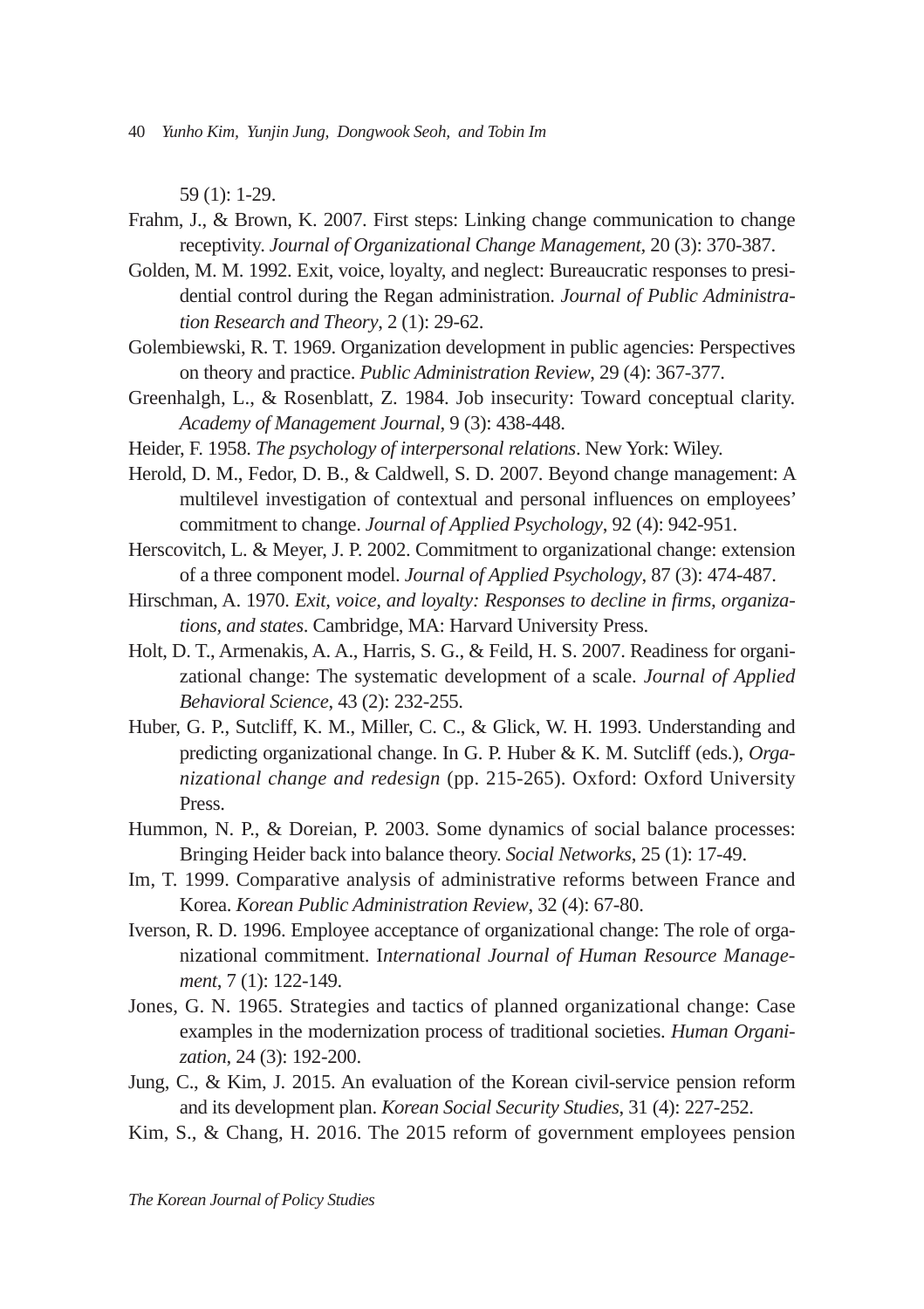revisited through Kingdon's multiple streams framework. *Korean Society and Public Administration*, 27(3), 65-91.

- Kline, R. B. 2015. *Principles and practice of structural equation modeling*. New York: Guilford Press.
- Kolarska, L., & Aldrich, H. (1980). Exit, voice, and silence: Consumers' and managers' responses to organizational decline. *Organization Studies*, 1(1): 41-58.
- Kotter, J. P. 1996. *Leading change*. Boston: Harvard Business School Press.
- Kwon, H. J., & Kim, E. (2011). Transition from the Developmental State: The Deliberative Policy Process of Civil Service Pension Reform in Korea. *Korean Journal of Policy Studies*, 26 (3): 91-111.
- Lee, K., & Jung, K. 2018. Exploring the institutional reform of the Korean civil service pension scheme: Advocacy coalition framework, policy knowledge, and social innovation. *Journal of Open Innovation: Technology, Market, and Complexity,* 4: 1-23.
- Lee, Y., & Kim, W. 2015. Evaluating the 2015 reform and the new reform plan of the Government Employees Pension Scheme. *Korean Journal of Applied Statistics*, 28 (4): 827-845.
- Lewin, K. 1947. Group decision and social change. *Readings in Social Psychology*, 3 (1): 197-211.
- Meyer, J. P., Stanley, D., Herscovitch, L., & Topolnytsky, L. 2002. Affective, continuance and normative commitment to organization: A meta-analysis of antecedents, correlates and consequences. *Journal of Vocational Behavior*, 61 (1): 20-52.
- Miller, V. D., Johnson, J. R., & Grau, J. 1994. Antecedents to willingness to participate in a planned organizational change. *Journal of Applied Communication Research,* 22 (1): 59-80.
- Moynihan, D. P., & Pandey, S. K. 2007. The role of organizations in fostering public service motivation. *Public Administration Review*, 67 (1): 40-53.
- Naff, K. C., & Crum, J. 1999. Working for America: Does public service motivation make a difference? *Review of Public Personnel Administration*, 19 (4): 5-16.
- Nunnally, J. C. 1978. *Psychometric theory*. New York: McGraw-Hill.
- Oreg, S. 2003. Resistance to change: Developing an individual differences measure. *Journal of Applied Psychology*, 88 (4): 680-693.
- Oreg, S. 2006. Personality, context, and resistance to organizational change. *European Journal of Work and Organizational Psychology*, 15 (1): 73-101.
- Oreg, S., Vakola, M., & Armenakis, A. 2011. Change recipients' reaction to organizational change: A 60-year review of quantitative studies. *Journal of Applied Behavioral Science*, 47 (4): 461-524.